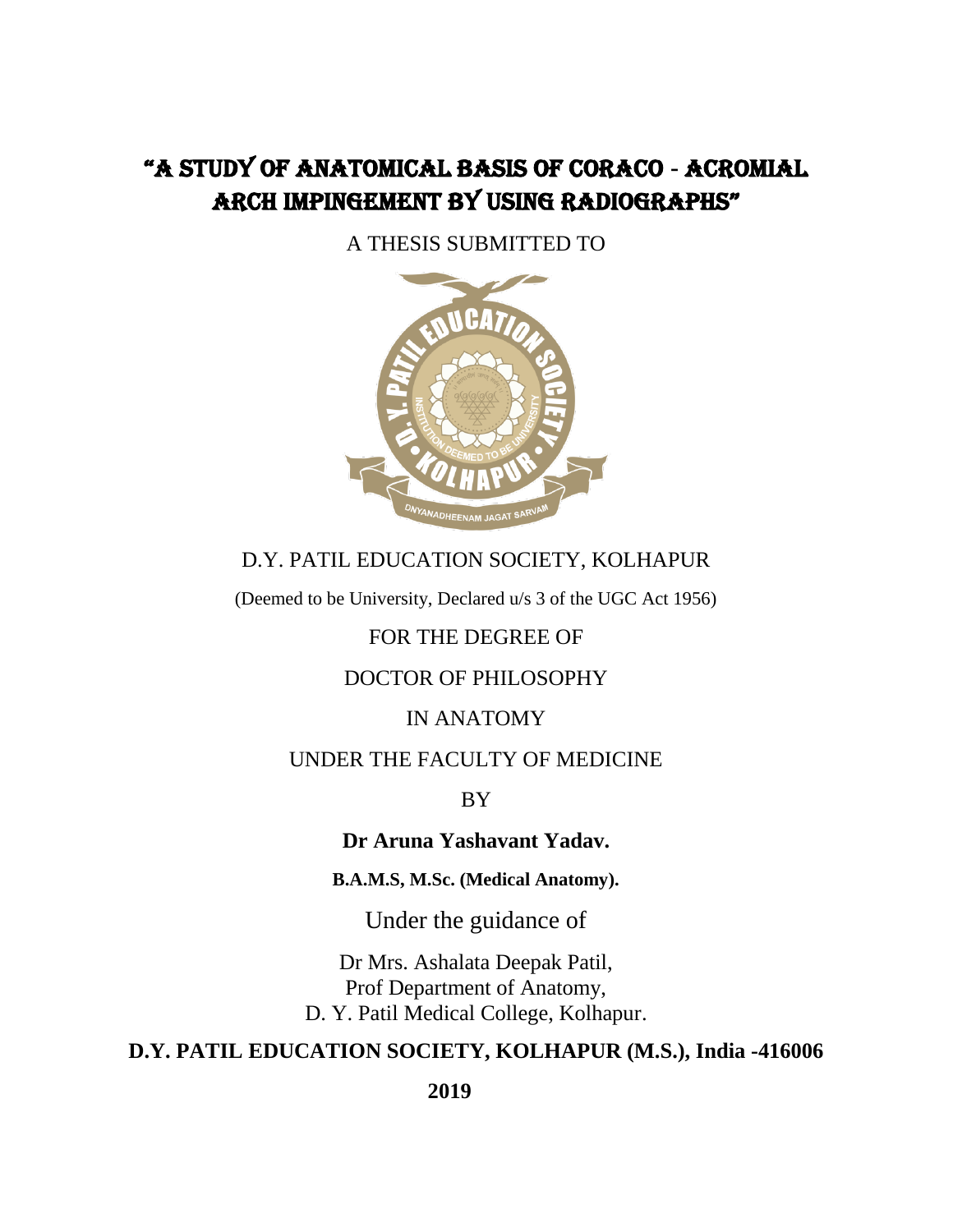

**DECLARATION**

 I hereby declare that the thesis entitled, **"A STUDY OF ANATOMICAL BASIS OF CORACO - ACROMIAL ARCH IMPINGEMENT BY USING RADIOGRAPHS"** which is being submitted here with for the Degree of Doctor of Philosophy in Anatomy, under the faculty of medicine, completed and written by me has not previously formed the basis for the Degree or Diploma at any other University or examining body.

**Place: Kolhapur**

**Date:** 

 **Research Student**

 **Dr. Aruna Yashavant Yadav.** D.Y. PATIL EDUCATION SOCIETY, KOLHAPUR (Deemed to be University, Declared u/s 3 of the UGC Act 1956)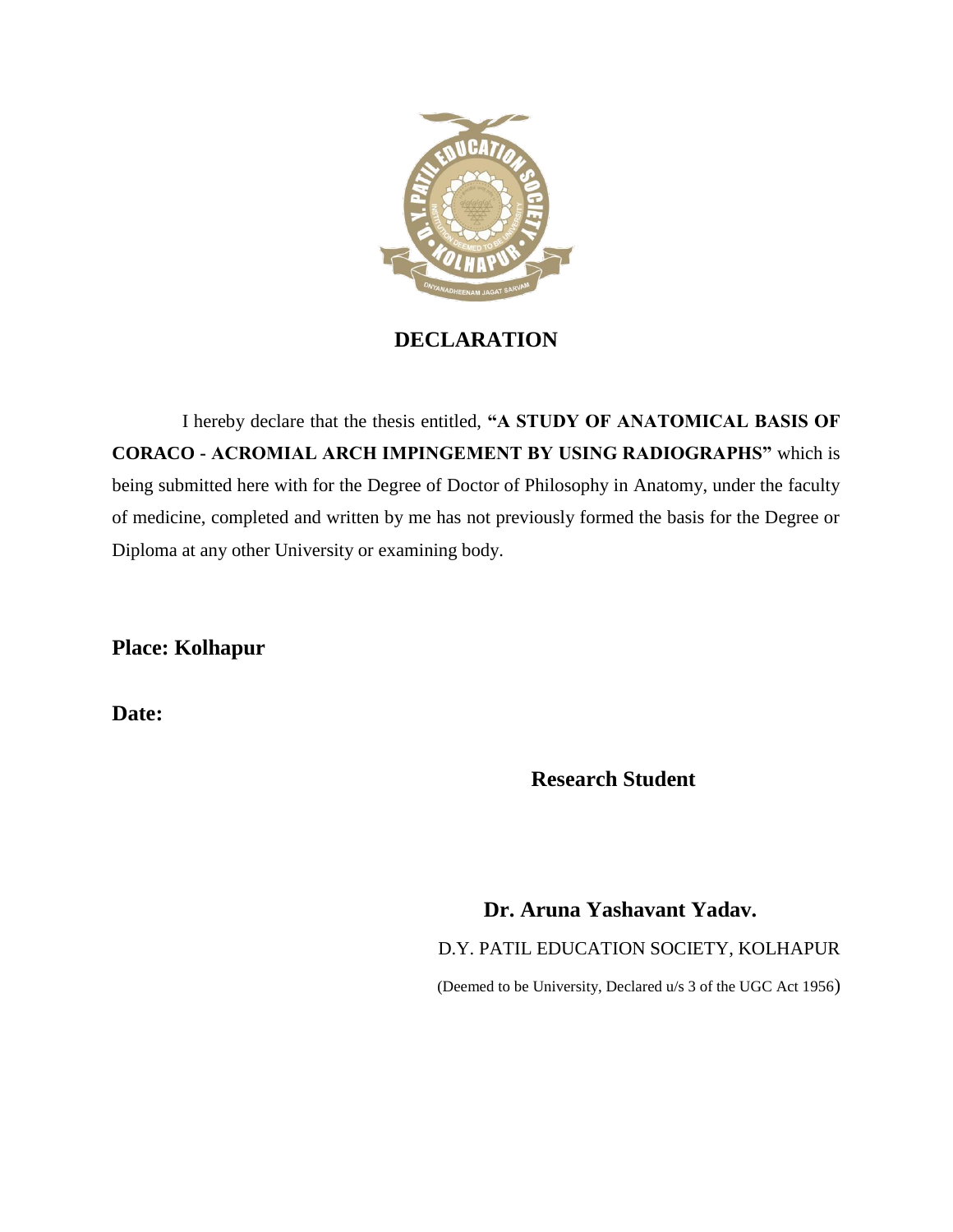#### **ACKNOWLEDGEMENTS**

 This study was carried out at the Department of Anatomy, D. Y. Patil Medical College, and university Kolhapur, my deepest gratitude to My Guide Dr. Mrs. Ashalata Deepak Patil, Prof. Department of Anatomy, D. Y. Patil Medical College, Kolhapur, who made this work possible. Her patience, motivation, enthusiasm, and immense knowledge, friendly guidance and expert advice and phenomenal art of writing research papers have been invaluable throughout all stages of the work.

 I would also wish to express my gratitude to Dr. Mrs. Vasudha R. Nikam Associate Dean, Prof & Head, Department of Anatomy, D. Y. Patil Medical College, Kolhapur for her valuable suggestions which have contributed greatly to the improvement of the thesis.

 I would like to express my special appreciation and thanks to Dr. C.D. Lokhande Sir, Research director, D.Y Patil Deemed to be university, Kolhapur, and Dr. S.H. Pawar Sir, Prof of medical physics. I also thank Dr. P. B. Behere Sir, .Vice chancellor, D.Y Patil Deemed to be university, Kolhapur. Registrar Dr. V.V. Bhosale Sir, D.Y Patil Deemed to be university, Kolhapur, Dr. R.K Sharma sir, Dean D. Y. Patil Medical College, Kolhapur and Dr. Shimpa Sharma madam Pro- Vice chancellor, D.Y Patil Deemed to be university, Kolhapur. My sincere thanks to Dr. Anita Gune Mam and Dr. Arun Karmalkar Sir, Associated prof. Department of Anatomy D. Y. Patil Medical College, Kolhapur. Their support, co-operation and help have been invaluable during the studies.

 My sincere thanks to Dr. Mrs. Sunita Waswade Professor and HOD Dept of Anatomy, VPDC Sangli, Dr. Mrs. Surekha Bhedasgaonkar, Principal, Vasant dada patil Dental College Kavlapur, Sangli, official reviewers of this thesis for their most valuable comments on the manuscript.

 I would like to express my special thanks to Dr. Vidisha Kulkarni M.S Ortho. Dr. G.S Kulkarni memorable hospital Miraj, and Dr. Pawar, who helped me in collection of the radiographs of patients in their hospital. I am also thankful to Dr. Khade Head Department of Orthopedic, Wanless Hospital Miraj and Dr. Girish Shinde M.S ortho 'Shinde Orthopedic Hospital' Miraj, and Dr. Despande M.S ortho Bharti Hospital Sangli, Dr, Date M.S Ortho 'Date Trauma Centre' Sangli.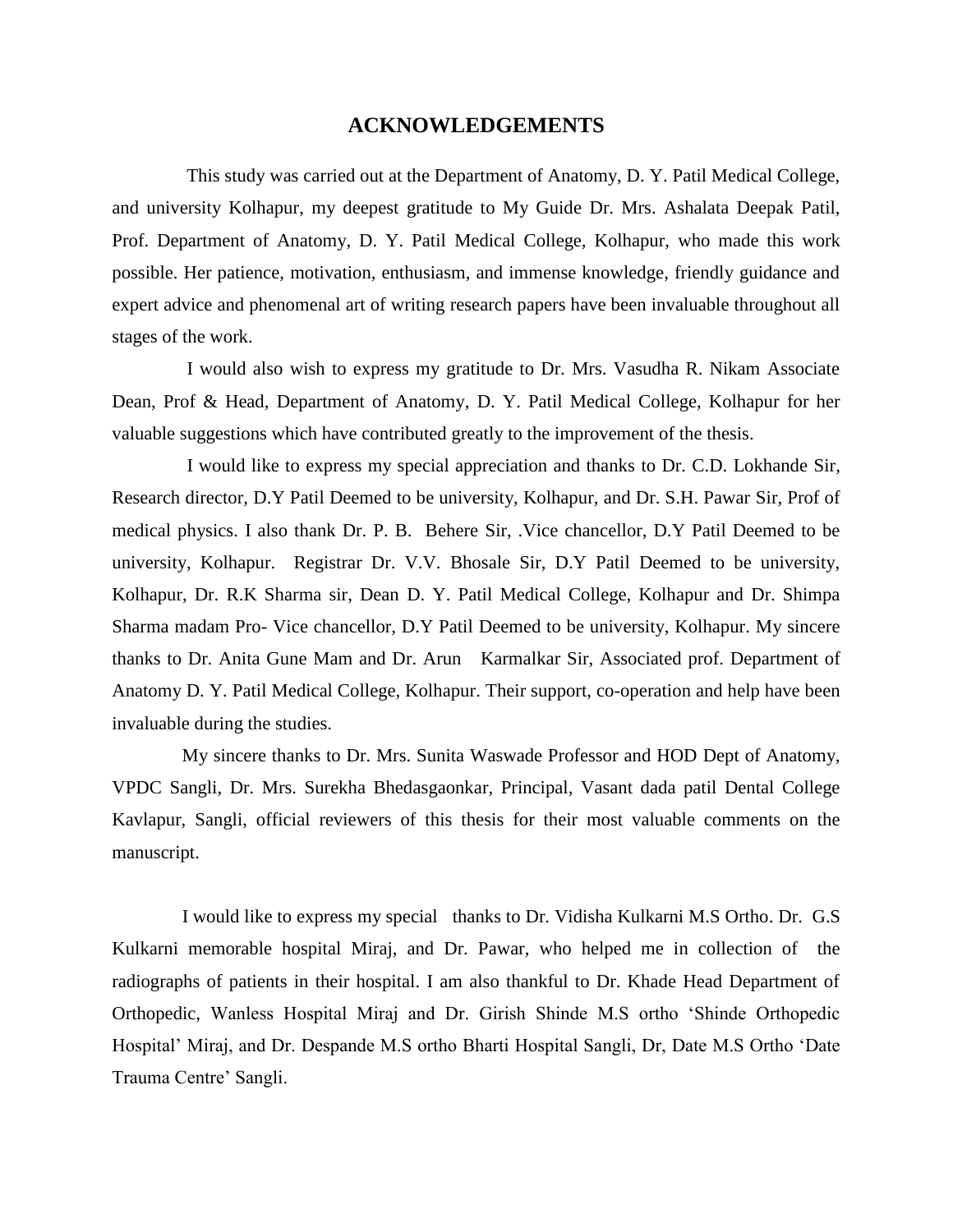I am also very much thankful to my friends Dr.Supriya Satpute, Dr. Vaishali Mane and Swati More Ph.D. Student of D.Y Patil University, Kolhapur.for their kind co-operation.

 I am also thankful to Mrs. A. D. Gore, Assistant Professor in Statistics, Department of P.S.M., B. V. D. U. M. C. and Hospital, Sangli and Mrs. Manjiri. M. Desai, Asst professor in statistics, D. Y. Patil Medical College, Kolhapur D.Y. Patil Education Society, Institution Deemed To Be University, Kolhapur, for their valuable support in carrying out statistical analysis of this study.

 I have much pleasure in expressing my cordial appreciation to Dr. Ajit chavan for sincere effort, inspiration and valuable suggestions.

 I am very much thankful to my father and Mother because without their blessings nothing is possible and my brothers Rajkumar and Prashant for their constant encouragement and moral support.

 I am much thankful to my daughter Aditi as I couldn't spare valuable time for her during work of thesis.

 I am also thankful to Mr. Vithalrao Yadav, Shivaji Yadav and Mr. Maruti Jagdale, Subhadra chavan and Pandurang Chavan.

 I dedicate this work to My Father in law Late Shri Hindurao Chavan, who was a constant inspiring force for me to take this work.

 I am also thankful to Mr Baghwan Chavan, Popat Chavan and Baburao Jadhav, ,Shilpa, Rupali Chavan, Ranjana Chavan, Aryan, Snehal, Rohit, Mansing Patil, , Suchita, Pranali and Devraj for their kind cooperation.

I am also thankful to all the subjects who participated in this study.

Lastly thanks to Almighty.

Dr. Aruna Yashavant Yadav.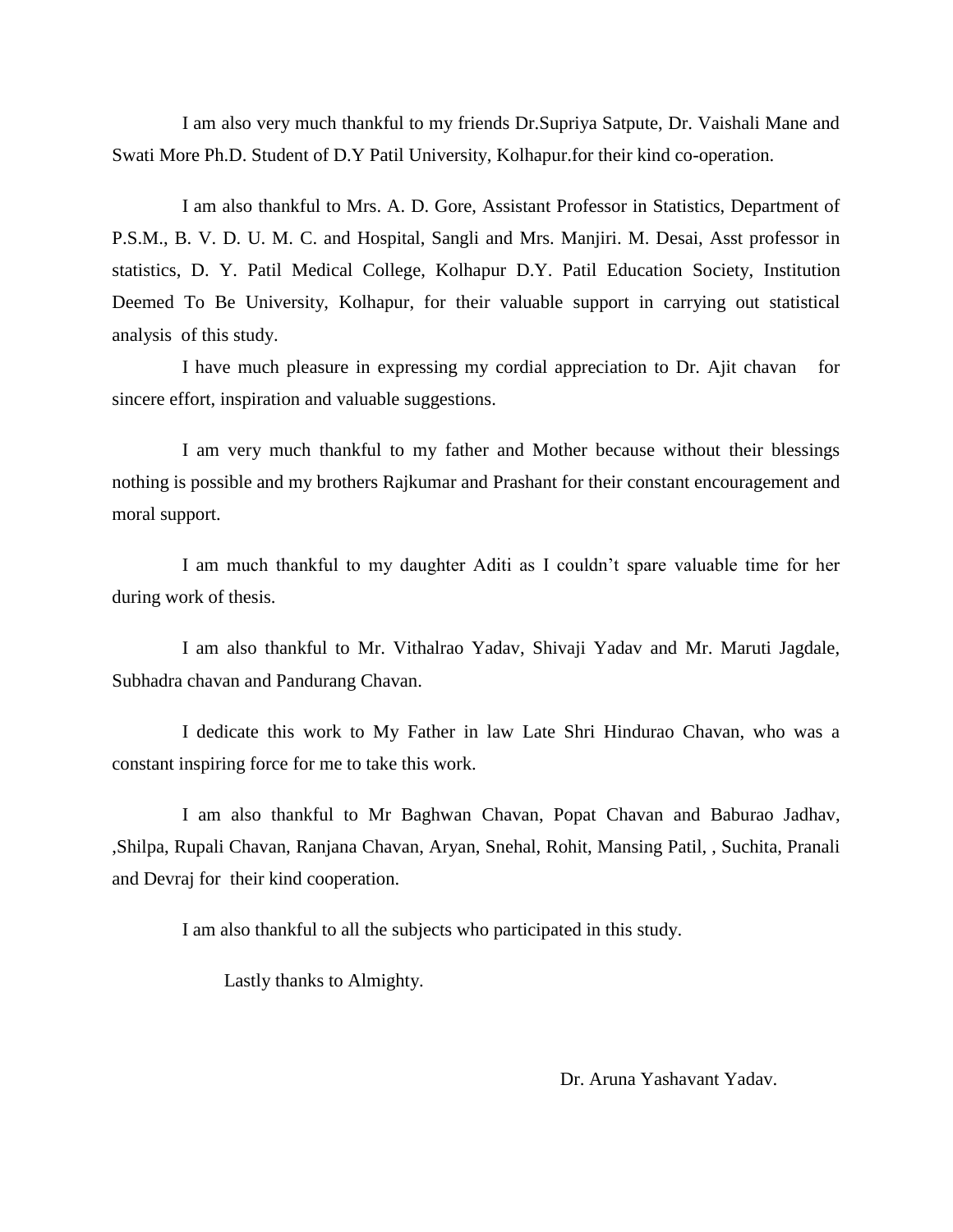#### **ABBREVIATIONS**

- 1. ad Acromion- distance.
- 2. A-P view of radiograph- Anterio-posterior view of radiograph.
- 3. as Slope of acromion.
- 4. C-A ligament coraco-acromial ligament.
- 5. C-A Arch- coraco-acromial Arch.
- 6. c- Height of coracoids.
- 7. IGHL the inferior glenohumeral ligament
- 8. L Length.
- 9. MGHL the middle glenohumeral ligament
- 10. NI- Normal individuals
- 11. RCT Rotator cuff tear
- 12. SGHL the superior glenohumeral ligament
- 13. SOV- Supraspinatus outlet view
- 14. SPP-Shoulder pain patients
- 15. Type I -a flat undersurface,
- 16. Type II a curved undersurface,
- 17. Type III a hooked undersurface of the acromion on outlet-view radiographs.
- 18. Y1 angle- It is the angle between the reference line and the midline of root of the coracoid process representing the slope.
- 19. Y2 angle-It is the angle between the reference line and the midline of base of the spinous process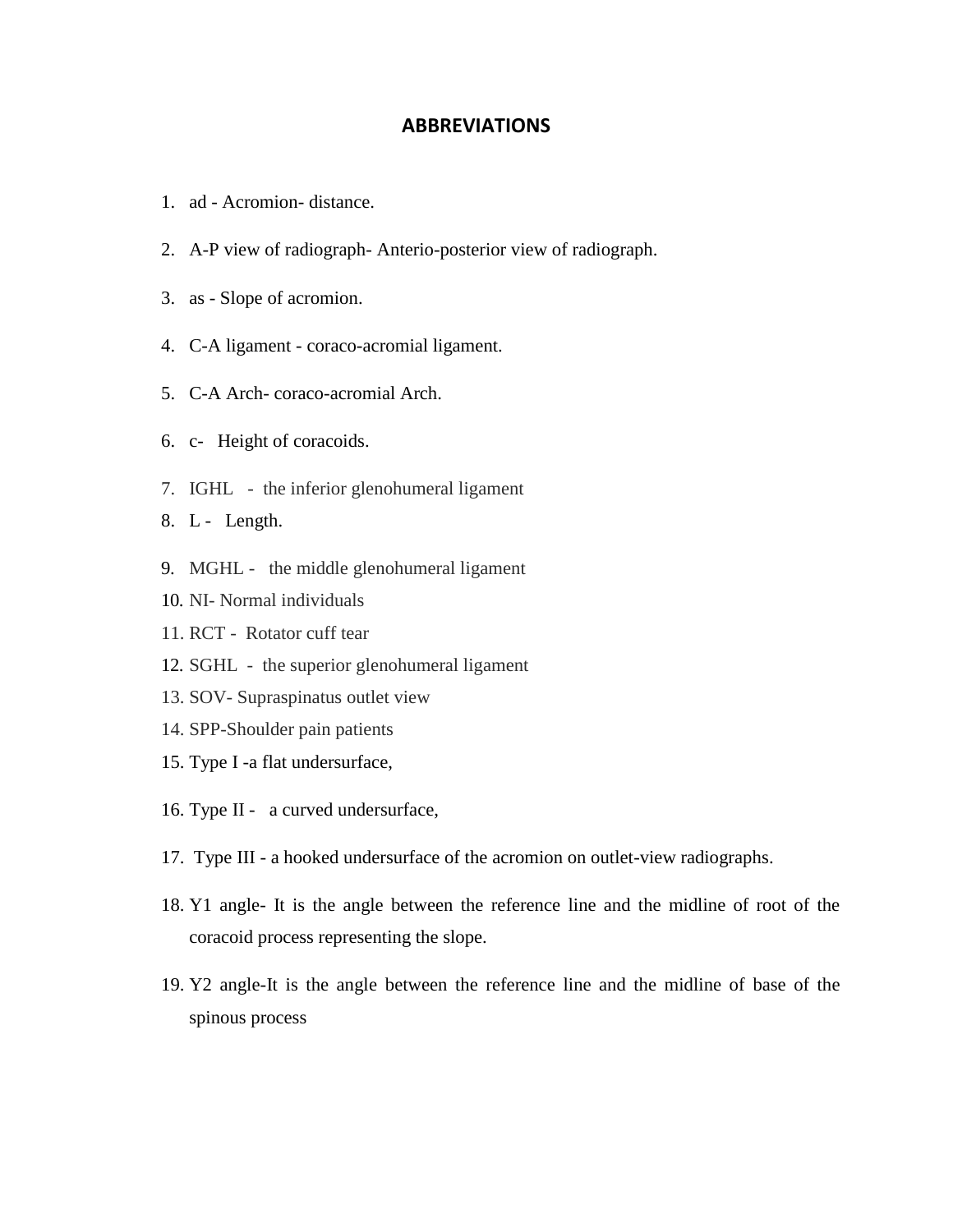## **CONTENTS**

| <b>Chapter</b> | <b>PARTICULARS</b>                                                                                                     | <b>PAGE</b>    |
|----------------|------------------------------------------------------------------------------------------------------------------------|----------------|
|                |                                                                                                                        | NO.            |
|                |                                                                                                                        |                |
|                |                                                                                                                        |                |
|                | <b>ACKNOWLEDGEMENTS</b>                                                                                                |                |
|                | <b>ABBREVIATIONS</b>                                                                                                   |                |
| 1.             | <b>INTRODUCTION</b>                                                                                                    | $1-9$          |
| 1.1            | <b>CORACO-ACROMIAL ARCH IMPINGEMENT</b>                                                                                | $2 - 5$        |
| 1.2            | <b>CORACO-ACROMIAL ARCH</b>                                                                                            | 5              |
| 1.3            | <b>ROTATOR CUFF TEAR</b><br><b>THE</b><br><b>CAUSES</b><br><b>OF</b><br><b>ARE</b><br><b>AND</b><br><b>IMPINGEMENT</b> | $5 - 7$        |
| 1.4            | THE SUPRASPINATUS OUTLET                                                                                               | $\overline{7}$ |
| 1.5            | <b>SUPRASPINATUS</b><br><b>OUTLET</b><br>IS<br><b>NARROWED</b><br><b>THE</b><br><b>BY</b><br><b>FOLLOWING FACTOR</b>   | $\overline{7}$ |
| 1.6            | <b>IMPORTANCE</b><br>OF<br>RADIOGRAPHS IN DIAGNOSIS<br>OF<br><b>IMPINGEMENT</b>                                        | $7 - 8$        |
| 1.7            | THE VIEW OF DIFFERENT AUTHORS ABOUT STANDARD<br>LINE OF TREATMENT IN RELATION WITH ANATOMY                             | $8-9$          |
|                |                                                                                                                        |                |
| 2.             | ANATOMY OF THE SHOULDER JOINT<br><b>AND</b>                                                                            | $10-19$        |
|                | <b>IMPINGEMENT SYNDROME</b>                                                                                            |                |
|                |                                                                                                                        |                |
|                |                                                                                                                        |                |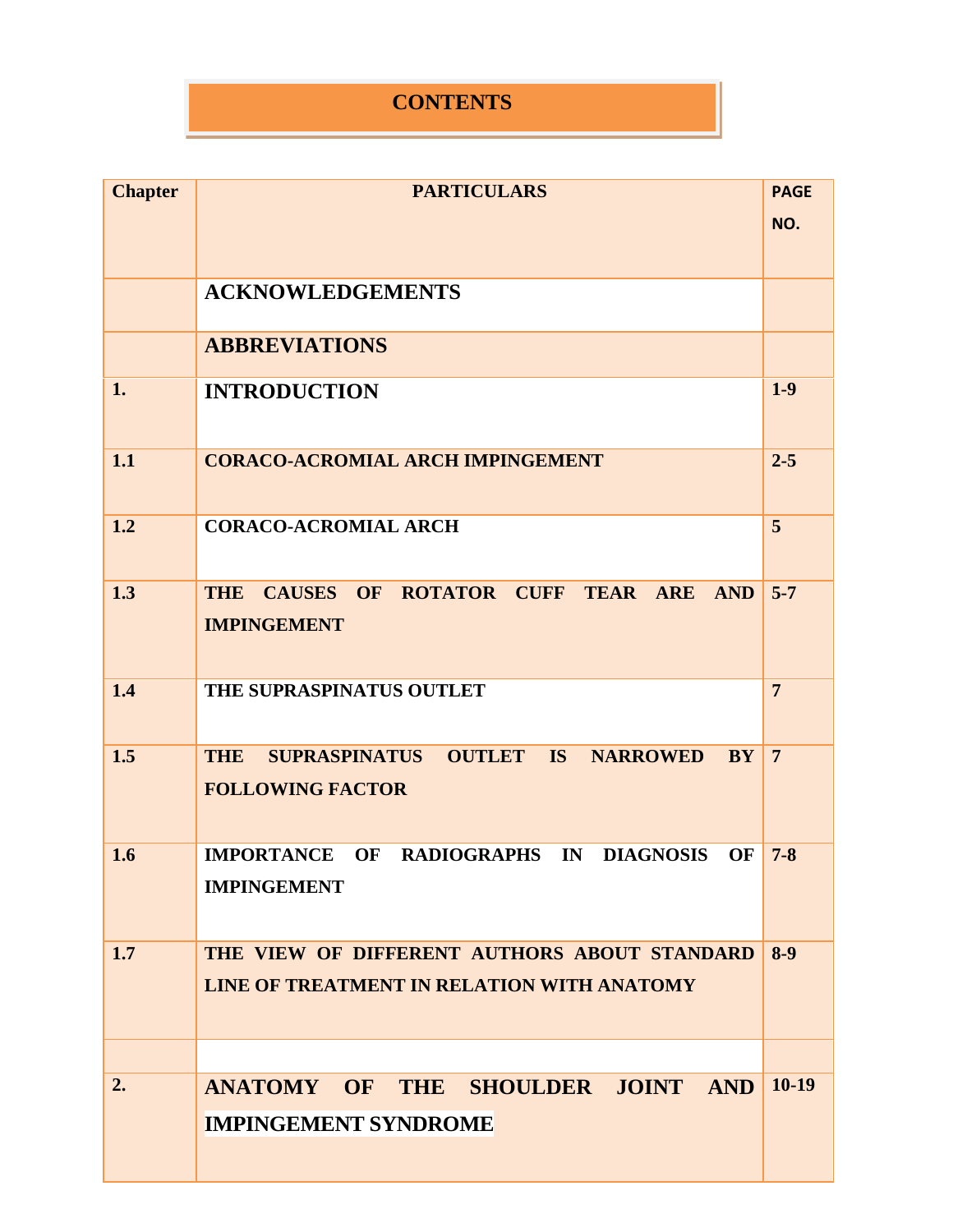| 2.1   | <b>ANATOMY OF THE SHOULDER JOINT</b>                             | $10 - 11$ |
|-------|------------------------------------------------------------------|-----------|
| 2.1.1 | <b>LIGAMENTS OF SHOULDER JOINT</b>                               | $11 - 13$ |
| 2.1.2 | <b>ACCESSORY LIGAMENTS OF SHOULDER JOINT</b>                     | 13        |
| 2.1.3 | <b>BURSAE RELATED TO SHOULDER JOINT</b>                          | 14        |
| 2.1.4 | <b>ROTATOR CUFF</b>                                              | 15        |
| 2.1.5 | <b>BLOOD SUPPLY</b>                                              | 16        |
| 2.1.6 | <b>NERVES SUPPLY</b>                                             | 16        |
| 2.1.7 | <b>MOVEMENT OF SHOULDER JOINT</b>                                | 16        |
| 2.1.8 | <b>SUBACROMIAL SPACE</b>                                         | 16        |
| 2.2   | <b>IMPINGEMENT SYNDROME</b>                                      | 17        |
| 2.2.1 | CLINICAL FEATURE AND MECHANISM OF IMPINGEMENT<br><b>SYNDROME</b> | 17        |
| 2.2.2 | <b>STAGES OF IMPINGEMENT SYNDROME</b>                            | $17 - 18$ |
| 2.2.3 | ETIOLOGY OF IMPINGEMENT SYNDROME                                 | 18-19     |
|       |                                                                  |           |
| 3.    | <b>AIM AND OBJECTIVES OF STUDY</b>                               | 20        |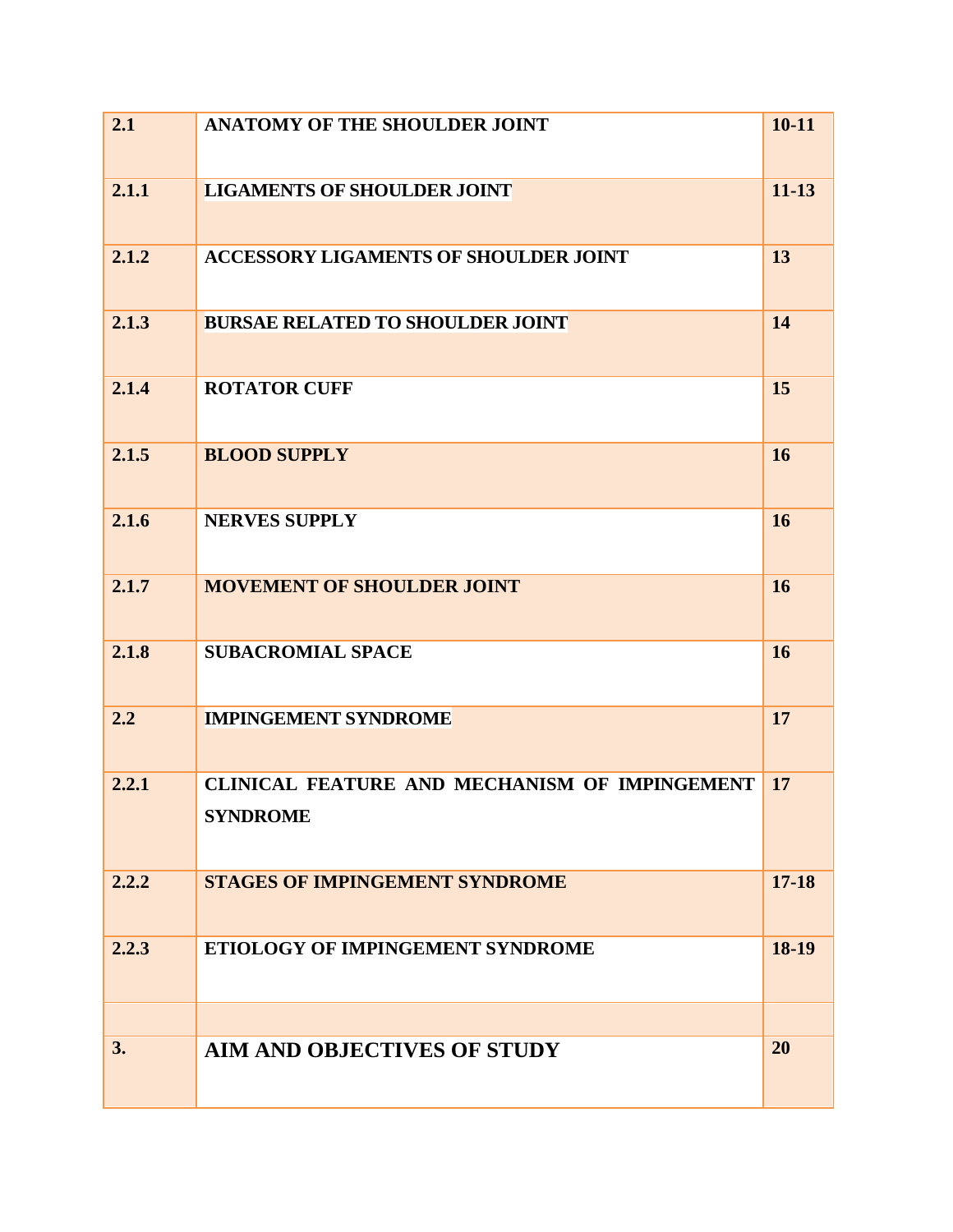| 3.1  | <b>AIM OF STUDY</b>                                                                                                   | 20        |
|------|-----------------------------------------------------------------------------------------------------------------------|-----------|
| 3.2  | <b>OBJECTIVES OF STUDY</b>                                                                                            | 20        |
|      |                                                                                                                       |           |
| 4.   | <b>REVIEW OF THE LITERATURE</b>                                                                                       | 21-31     |
| 4.1  | <b>IMPINGEMENT SYNDROME</b>                                                                                           | $21 - 22$ |
| 4.2  | <b>CLASSIFICATION</b><br><b>ACROMION</b><br><b>SLOPE</b><br>OF<br><b>AND</b><br>OF<br><b>ACROMION</b>                 | $22 - 23$ |
| 4.3  | <b>CORACOACROMIAL ARCH</b>                                                                                            | $23 - 24$ |
| 4.4  | THE CORACO-ACROMIAL ANGLE                                                                                             | 25        |
| 4.5  | A NEW OPERATIVE PROCEDURE OF CORACOACROMIAL<br><b>LIGAMENT</b><br>RELEASE FOR SHOULDER IMPINGEMENT<br><b>SYNDROME</b> | 25        |
| 4.6  | <b>SUB-ACROMIAL SPACE AND THE SUB- CORACOID SPACE</b>                                                                 | 26        |
| 4.7  | THE ROLE OF TRAUMA IN THE ETIOLOGY OF ROTATOR<br><b>CUFF TEARS</b>                                                    | 26        |
| 4.8  | <b>ROLE</b><br><b>DEGENERATIVE</b><br><b>CHANGES</b><br>THE<br>OF<br>IN<br><b>IMPINGEMENT SYNDROME</b>                | $26 - 27$ |
| 4.9  | VASCULAR THEORY AS A CAUSATIVE FACTOR IN THE<br><b>ROTATOR CUFF TEAR</b>                                              | 28        |
| 4.10 | <b>ACROMIAL ANGLE</b>                                                                                                 | 28        |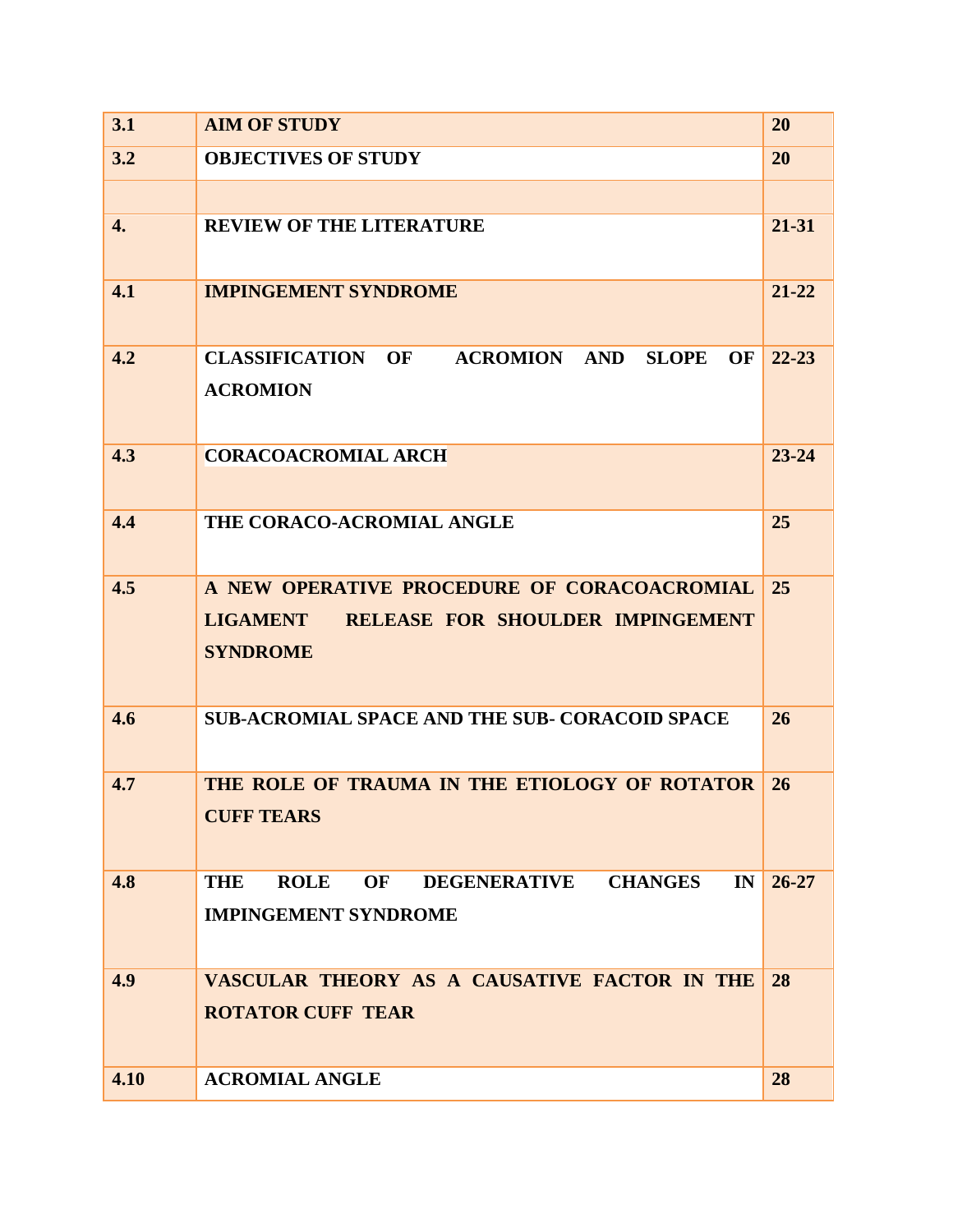| 4.11 | <b>MANAGEMENT OF SHOULDER IMPINGEMENT SYNDROME</b>                                       | 28-29 |
|------|------------------------------------------------------------------------------------------|-------|
|      | <b>AND ROTATOR CUFF TEARS</b>                                                            |       |
| 4.12 | ROLE OF RADIOGRAPHS IN DIAGNOSIS OF IMPINGEMENT                                          | 29-30 |
| 4.13 | <b>CURRENT CONCEPTS CURRENT PERSPECTIVES</b><br><b>ON</b><br><b>ROTATOR CUFF ANATOMY</b> | 30    |
| 4.14 | <b>CORACOID IMPINGEMENT SYNDROME</b>                                                     | 31    |
|      |                                                                                          |       |
| 5.   | <b>METHODOLOGY</b>                                                                       | 32-44 |
| 5.1  | <b>TYPE OF STUDY</b>                                                                     | 32    |
| 5.2  | <b>SAMPLE SIZE</b>                                                                       | 32    |
| 5.3  | <b>COLLECTION OF DATA</b>                                                                | 32    |
| 5.4  | <b>INCLUSIVE CRITERIA</b>                                                                | 32    |
| 5.5  | <b>EXCLUSIVE CRITERIA</b>                                                                | 32    |
| 5.6  | <b>MATERIALS</b>                                                                         | 32-33 |
| 5.7  | <b>STUDY PROCEDURE</b>                                                                   | 33    |
| 5.8  | PARAMETERS WERE STUDIED ON RADIOGRAPHS                                                   |       |
|      | <b>ACROMIAL MORPHOLOGY</b>                                                               | 34-35 |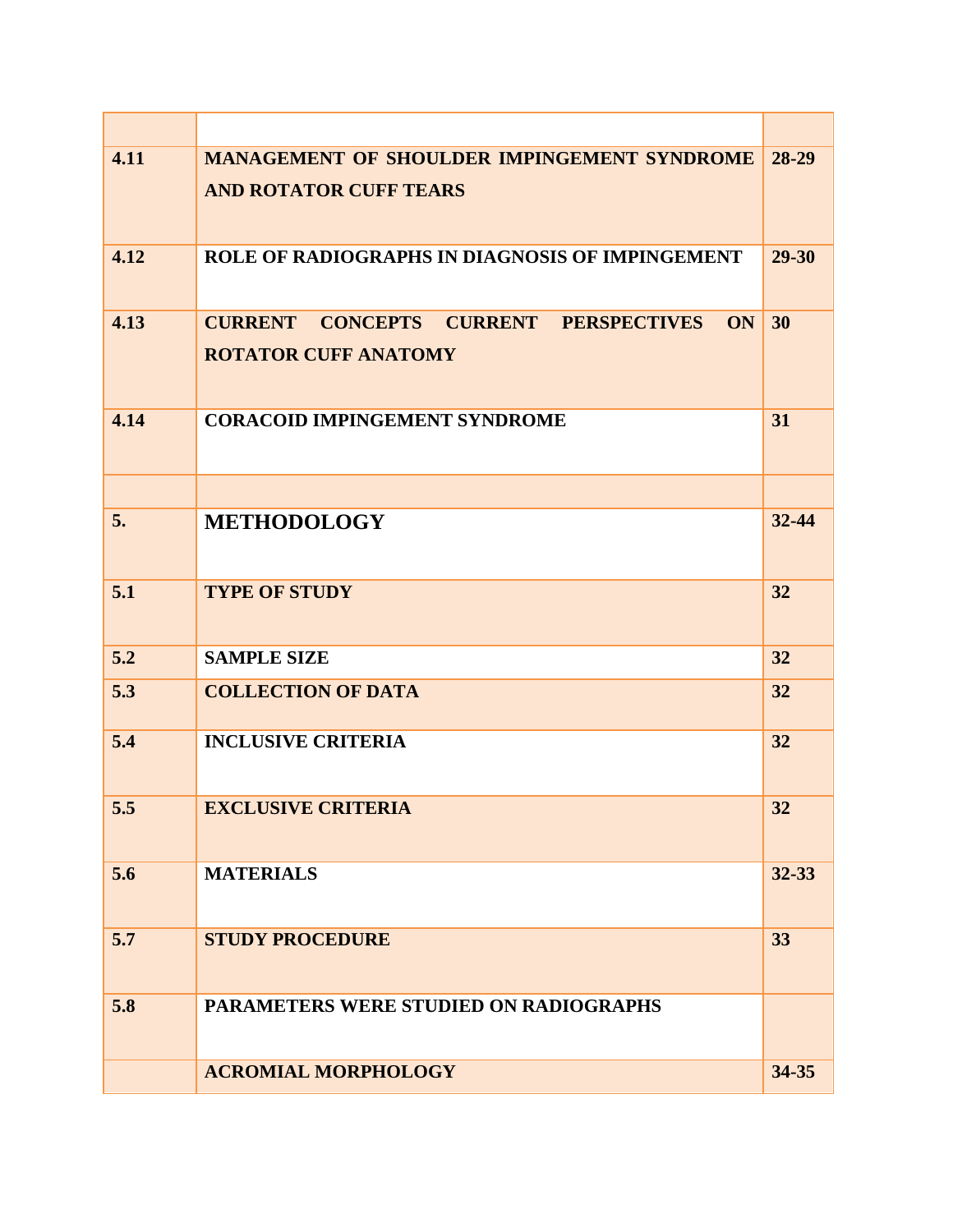|       | <b>LENGTH OF THE ACROMION</b>                                                     | 36        |
|-------|-----------------------------------------------------------------------------------|-----------|
|       | <b>ACROMION- DISTANCE</b>                                                         | 36-37     |
|       | <b>SLOPE OF ACROMION</b>                                                          | 37-38     |
|       | Y2 ANGLE                                                                          | 38-39     |
|       | <b>ACROMION INDEX</b>                                                             | 40        |
|       | <b>DEGENERATIVE CHANGES</b>                                                       | 41        |
|       | <b>HEIGHT OF CORACOID PROCESS</b>                                                 | 42        |
|       | <b>Y1 ANGLE</b>                                                                   | 43        |
|       |                                                                                   |           |
| 6.    | <b>OBSERVATIONS AND RESULTS</b>                                                   | $45 - 69$ |
|       |                                                                                   |           |
| 7.    | <b>DISCUSSION</b>                                                                 | 70-86     |
| 7.1   | STUDY OF AGE OF PATIENTS ACCORDING TO THE SHAPE                                   | 70-72     |
|       | <b>ACROMION</b><br>IN<br><b>SHOULDER</b><br><b>PAIN</b><br><b>PATIENTS'</b><br>OF |           |
|       | RADIOGRAPHS AND NORMAL INDIVIDUALS RADIOGRAPHS                                    |           |
| 7.2   | <b>TYPE OF ACROMION PROCESS</b>                                                   | $72 - 77$ |
| 7.2.1 | STUDY OF TYPE OF ACROMION PROCESS A/C TO BIGLIANI                                 | $72 - 76$ |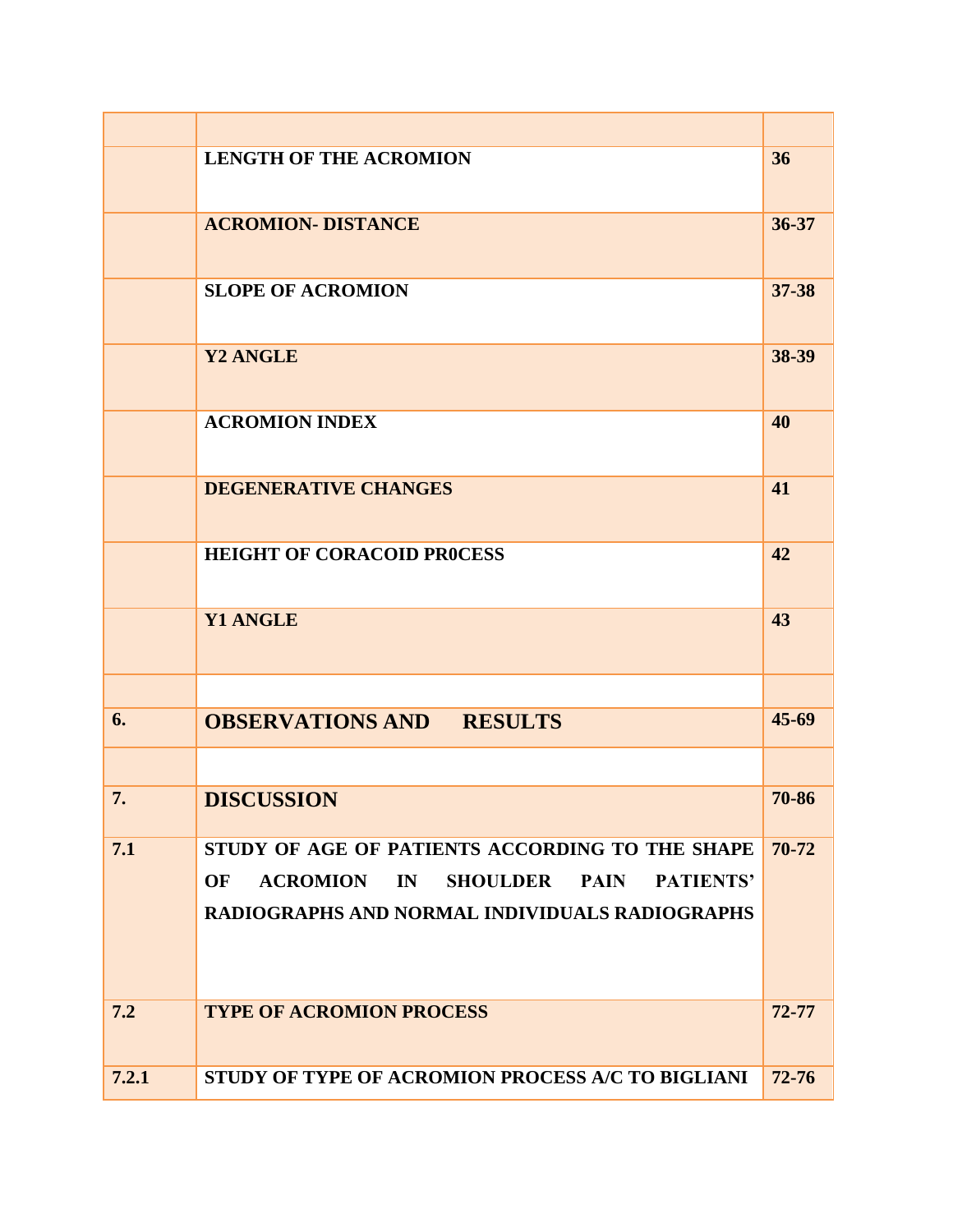| 7.2.2     | STUDY OF TYPE OF ACROMION PROCESS ACCORDING TO<br><b>EDELSON &amp; TRAITZ</b> | 76-77         |
|-----------|-------------------------------------------------------------------------------|---------------|
| 7.3       | STUDY OF LENGTH OF ACROMION PROCESS                                           | 77-78         |
| 7.4       | <b>STUDY OF ACROMIO - GLENOID DISTANCE</b>                                    | 78-79         |
| 7.5       | <b>SLOPE OF THE ACROMION</b>                                                  | 80            |
| 7.6       | Y2 ANGLE                                                                      | 80-82         |
| 7.7       | <b>ACROMION INDEX</b>                                                         | 82-83         |
| 7.8       | DEGENERATIVE CHANGES ON ANTERIOR THIRD OF<br><b>ACROMION PROCESS</b>          | 83-84         |
| 7.9       | <b>HEIGHT OF CORACOID PROCESS</b>                                             | 84-85         |
| 7.10      | <b>Y1 ANGLE</b>                                                               | 85-86         |
| 8.        | <b>SUMMARY AND CONCLUSIONS</b>                                                | 87-91         |
| 9.        | <b>REFERENCES.</b>                                                            | $92 -$<br>102 |
| <b>10</b> | <b>ANNEXURES</b>                                                              |               |
| 10.1      | ETHICAL COMMITTEE CLEARANCE CERTIFICATE                                       | 103           |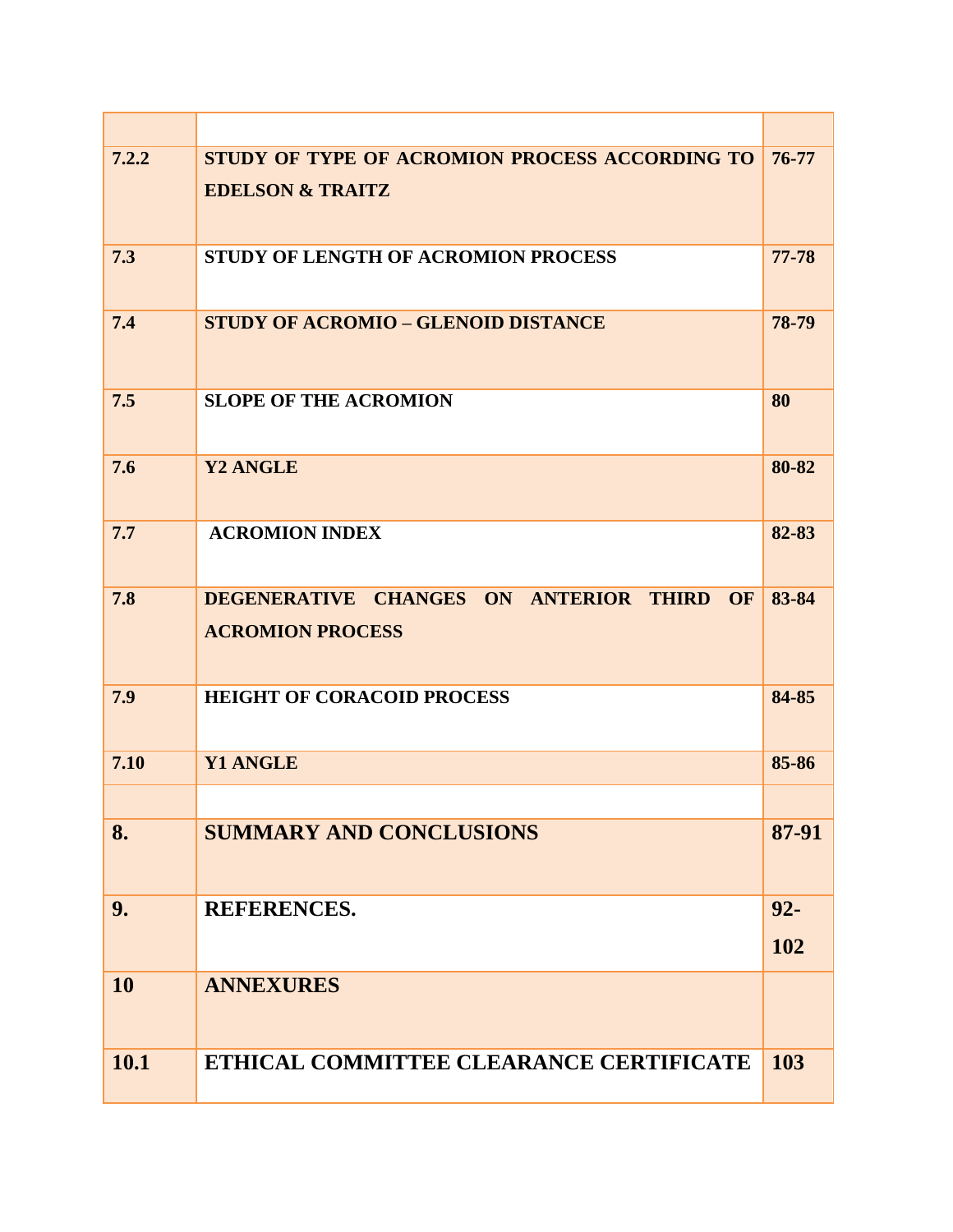| 10.2 | <b>CONSENT FORM</b>            | 104            |
|------|--------------------------------|----------------|
| 10.3 | <b>PUBLICATIONS</b>            | $105 -$<br>112 |
| 10.4 | <b>PLAGIARISM CHECK REPORT</b> | 113            |
| 10.5 | <b>MASTER CHARTS</b>           | 114-           |
|      |                                | 139            |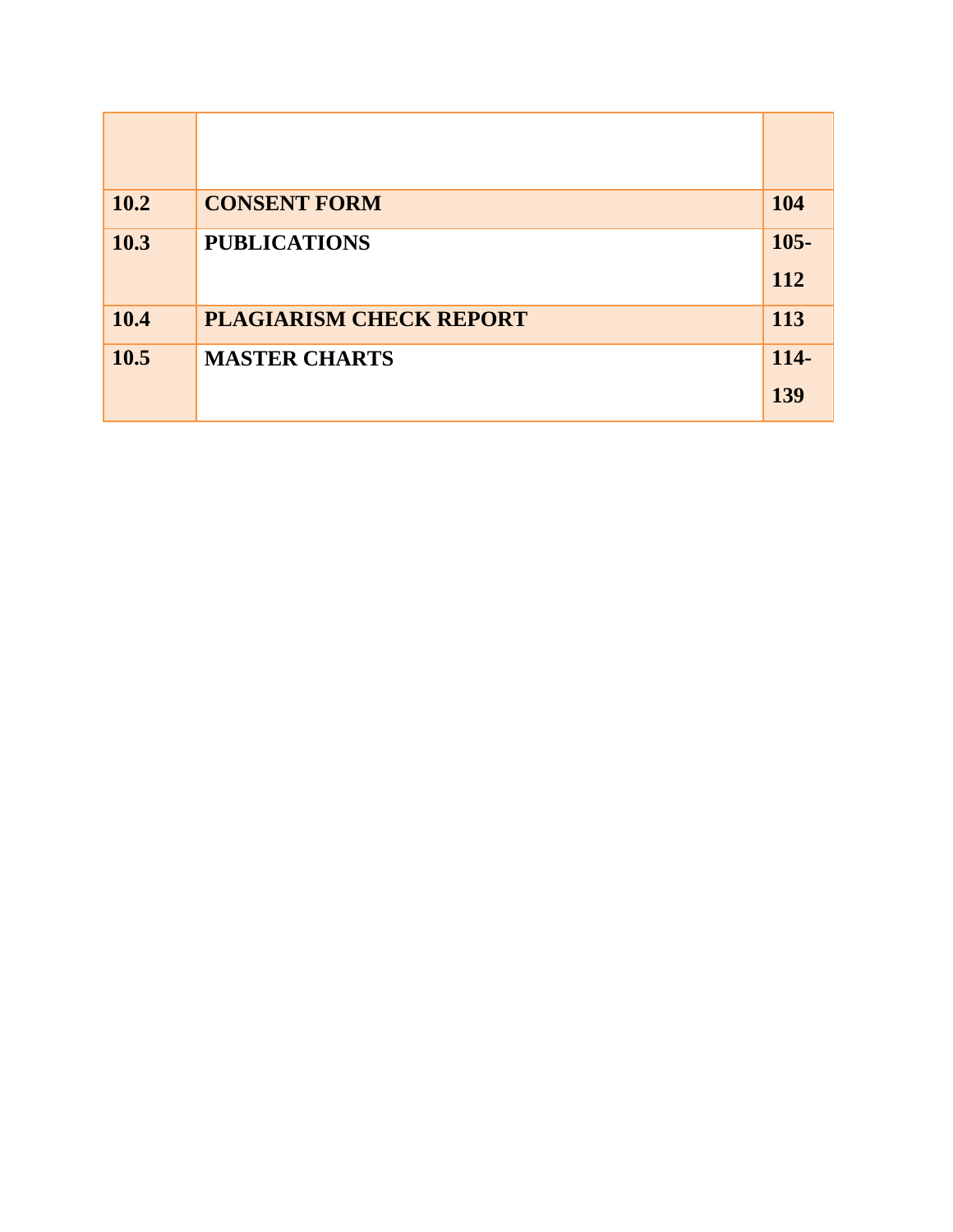## **LIST OF TABLES**

| <b>TABLE</b> | <b>TITLE OF TABLE</b>                                                                                        | <b>PAGE</b> |
|--------------|--------------------------------------------------------------------------------------------------------------|-------------|
| NO.          |                                                                                                              | NO.         |
| 6.1          | Mean age of control and shoulder pain patients                                                               | 45          |
| 6.2          | Acromion type's a/c Bigliani                                                                                 | 46          |
| 6.3          | Type of Acromion Process A/C to Edelson & Traitz                                                             | 47          |
| 6.4          | <b>Length of Acromion Process in mm</b>                                                                      | 48          |
| 6.5          | Comparison of length of acromion process in types of acromion<br>process A/C Bigliani                        | 50          |
| 6.6          | Comparison of length of acromion process in types of acromion<br>process A/C Edelson and J.G.                | 52          |
| 6.7          | Acromio – glenoid distance in mm                                                                             | 54          |
| 6.8          | Correlation between Type I, Type II and Type III shape of acromion<br>process and Acromio – glenoid distance | 56          |
| 6.9          | Comparison of Acromio – glenoid distance with acromion type $a/c$<br>(Edelson J.G. and Taitz C.1992)         | 58          |
| 6.10         | <b>Slope of acromion</b>                                                                                     | 60          |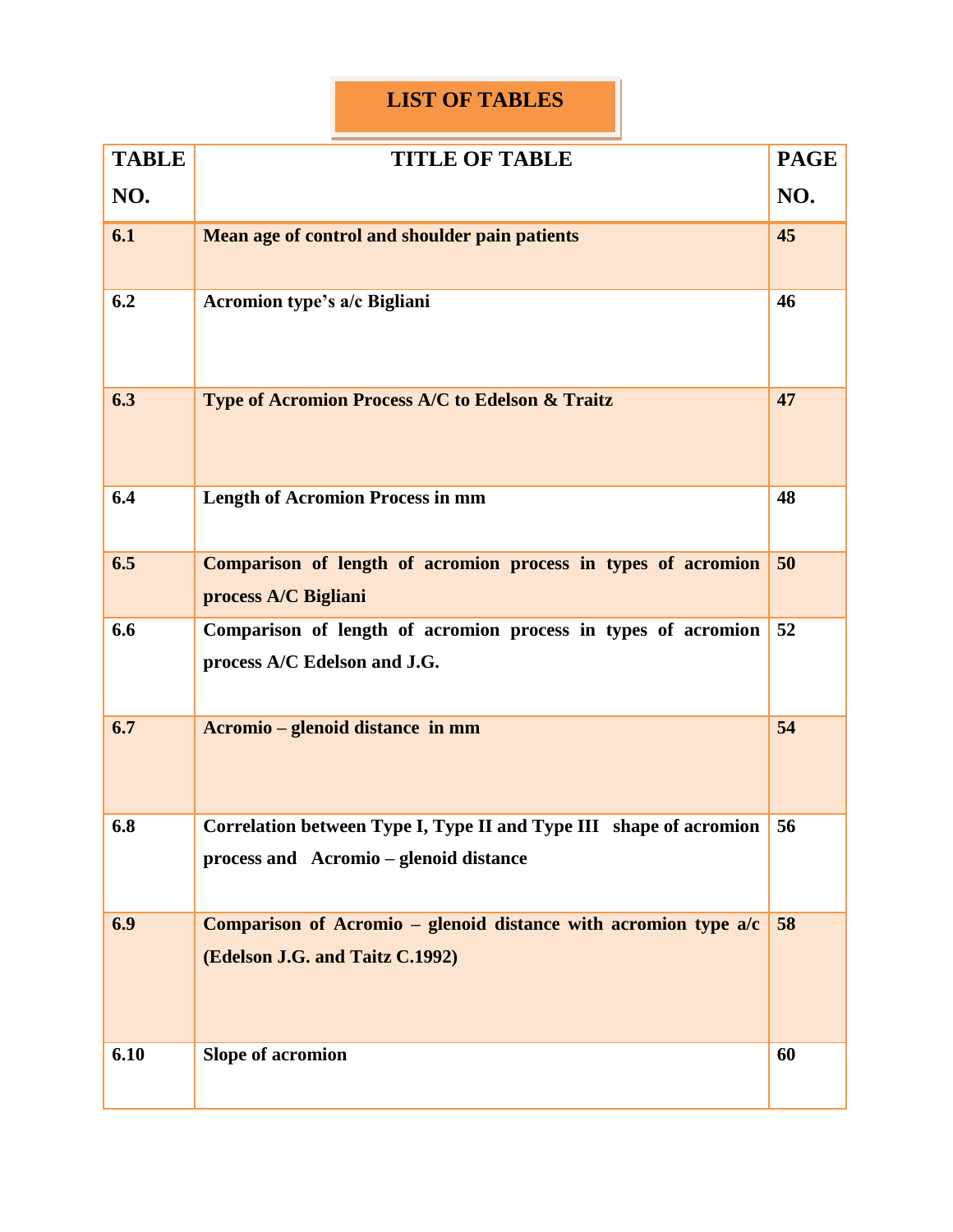| 6.11 | Y2 Angle                                                                                                        | 61 |
|------|-----------------------------------------------------------------------------------------------------------------|----|
| 6.12 | <b>Acromion Index</b>                                                                                           | 62 |
| 6.13 | Degenerative changes on anterior third of acromion process                                                      | 63 |
| 6.14 | Correlation of Degenerative changes on anterior third of acromion<br>process with age                           | 65 |
| 6.15 | Correlation between degenerative changes on anterior third of<br>acromion process with age and type of acromion | 67 |
| 6.16 | Height of coracoid process in mm                                                                                | 68 |
| 6.17 | Y1 Angle of radiographs in shoulder pain patients and normal<br>patient                                         | 69 |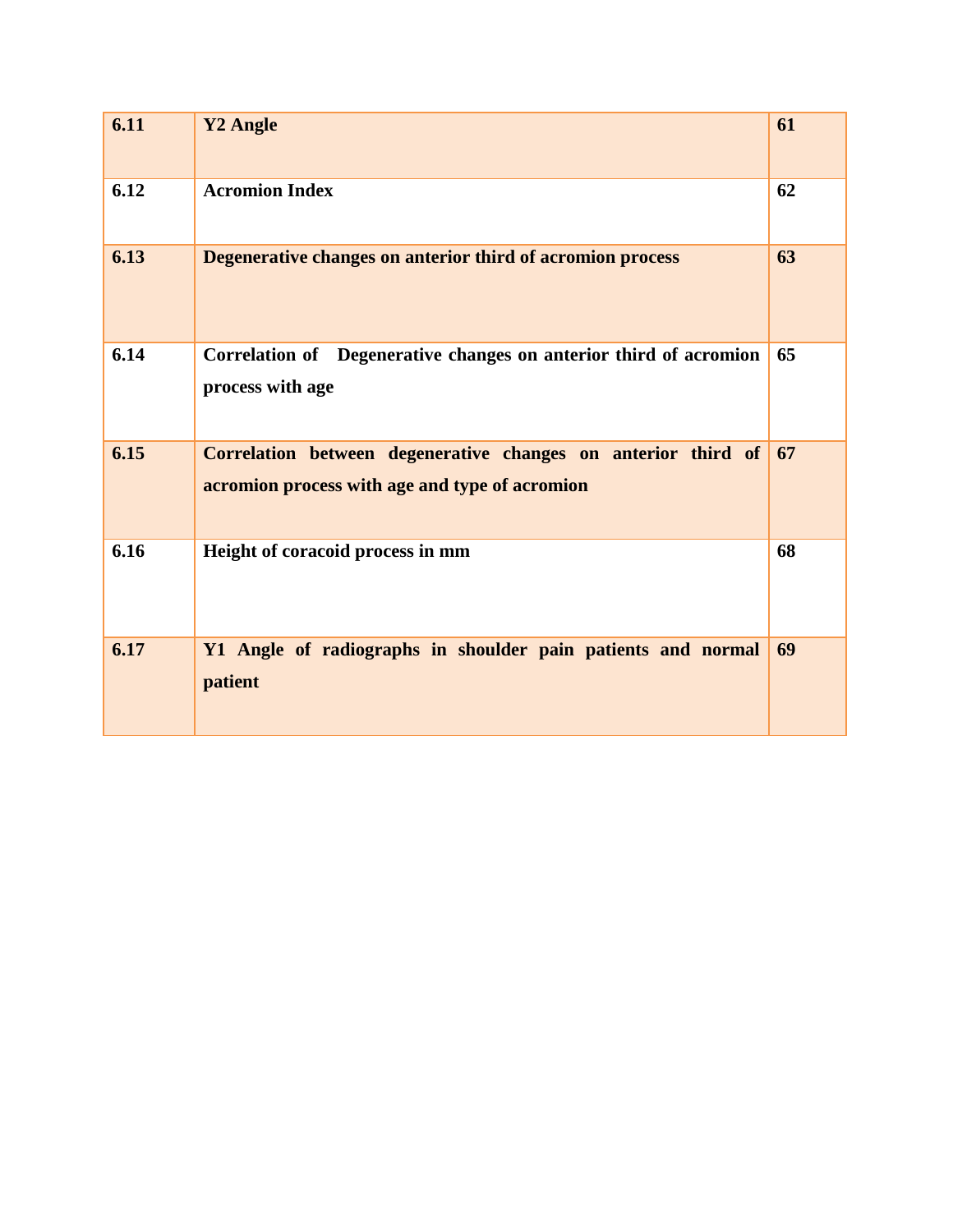## **LIST OF FIGURES**

| <b>FIGURE</b><br>NO. | <b>TITLE OF FIGURE</b>                                       | <b>PAGE</b><br>NO. |
|----------------------|--------------------------------------------------------------|--------------------|
| 2.1                  | Shoulder joint                                               | 11                 |
| 2.2                  | Coracoacromial arch                                          | 13                 |
| 2.3                  | Diagram of normal bursae surrounding the shoulder joint $50$ | 14                 |
| 2.4                  | <b>Muscles of the Rotator Cuff</b>                           | 15                 |
| 2.5                  | <b>Impingement Syndrome</b>                                  | 18                 |
| 5.1                  | Digital vernier caliper.                                     | 33                 |
| 5.2                  | <b>Material used</b>                                         | 33                 |
| 5.3                  | <b>Type of acromion</b>                                      | 34                 |
| 5.4                  | Flat under surface / Square tipped(Type I)                   | 35                 |
| 5.5                  | Curved under surface / Intermediate shape(Type II)           | 35                 |
| 5.6                  | Hooked under surface of the acromion / Cobra shape(Type III) | 35                 |
| 5.7                  | Type I is a flat under surface / Square tipped(Type I)       | 35                 |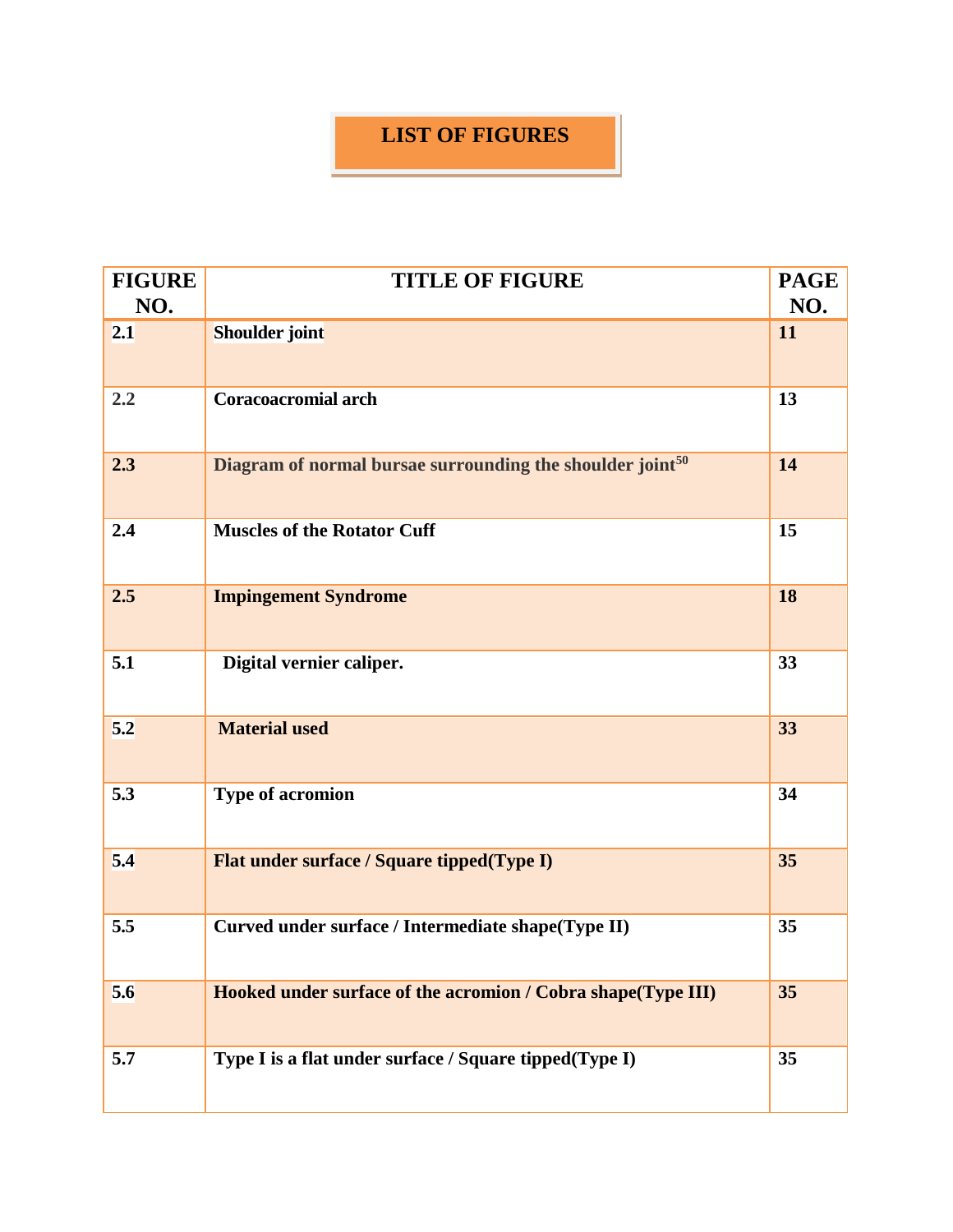| 5.8                | curved under surface / Intermediate shape(Type II)                                             | 35 |
|--------------------|------------------------------------------------------------------------------------------------|----|
| 5.9                | hooked under surface of the acromion / Cobra shape(Type III)                                   | 35 |
| 5.10               | L- Length of Acromion process.                                                                 | 36 |
| 5.11               | ad-acromion distance.                                                                          | 37 |
| 5.12               | as-Slope of acromion process.                                                                  | 38 |
| 5.13               | Y2-base of the spinous process of acromion.                                                    | 39 |
| 5.14.a             | <b>Acromion Index</b>                                                                          | 40 |
| 5.14 <sub>.b</sub> | <b>Acromion Index</b>                                                                          | 40 |
| 5.15               | supraspinatus outlet view shows degenerative changes on anterior<br>third of acromion process; | 41 |
| 5.16               | A-P view of radiograph showing degenerative changes at anterior<br>third of acromion process;  | 41 |
| 5.17               | supraspinatus outlet view shows degenerative changes on anterior<br>third of acromion process; | 41 |
| 5.18               | A-P view of radiograph showing degenerative changes at anterior<br>third of acromion process;  | 41 |
| 5.19               | <b>C-Height of Coracoid process</b>                                                            | 42 |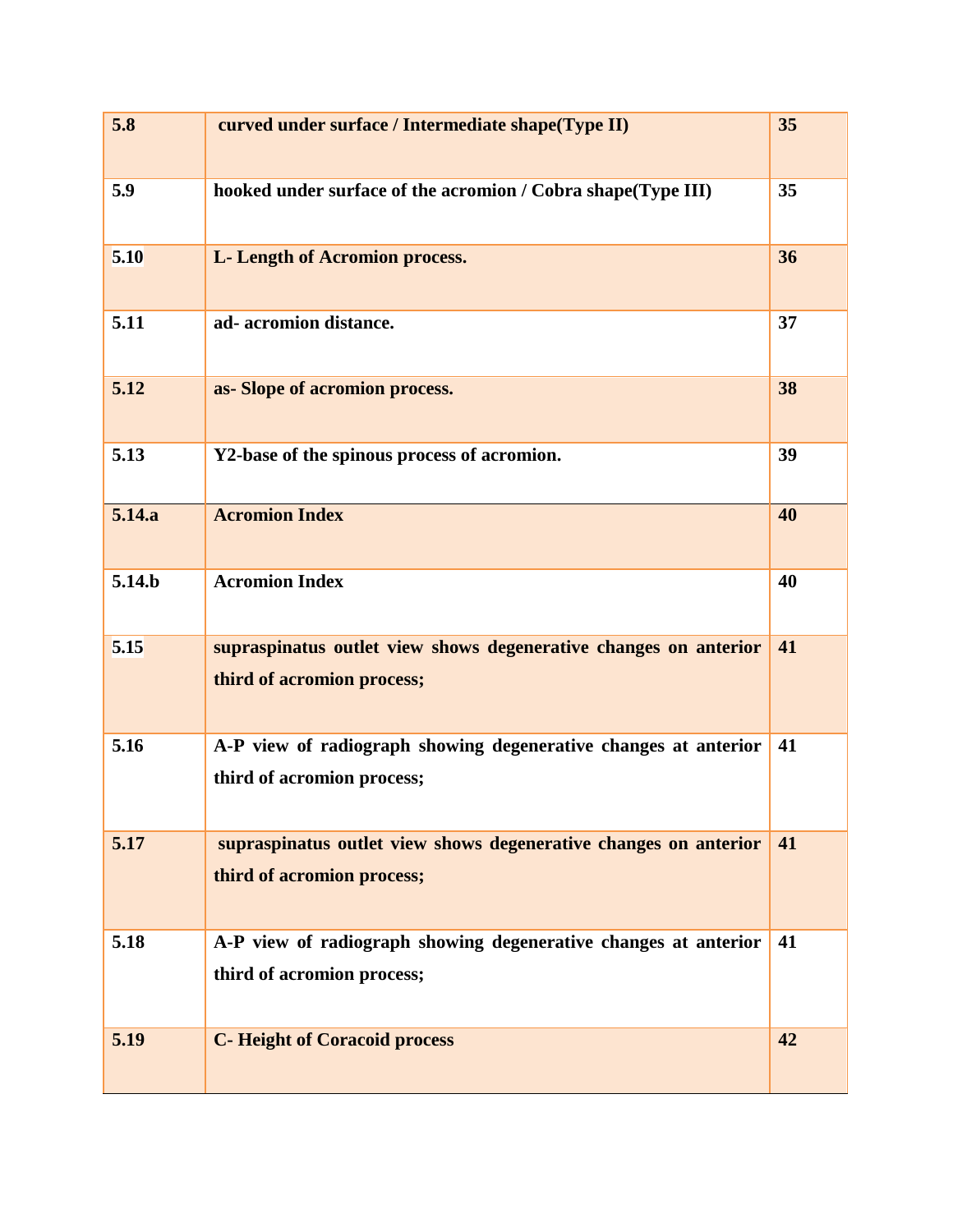| 5.20 | Y1 angle- angle at root of the coracoid process.                                                                        | 43 |
|------|-------------------------------------------------------------------------------------------------------------------------|----|
| 6.1  | Mean age of control and shoulder pain patients                                                                          | 45 |
| 6.2  | Type of Acromion Process A/C to Bigliani                                                                                | 46 |
| 6.3  | <b>Type of Acromion Process A/C to Edelson &amp; Traitz</b>                                                             | 47 |
| 6.4  | length of Acromion Process in mm                                                                                        | 49 |
| 6.5  | Correlation between Type I ,Type II, and Type III shape of<br>acromion process and Length of Acromion Process (L) in mm | 51 |
| 6.6  | Comparison of Length of Acromion Process (L) in mm A/C to<br>(Edelson J.G. and Taitz C.1992)                            | 53 |
| 6.7  | acromio-glenoid distance in mm                                                                                          | 55 |
| 6.8  | Correlation between Type I, Type II and type III shape of acromion<br>process and acromio-glenoid distance (ad) in mm   | 57 |
| 6.9  | Comparison of acromio-glenoid distance with acromion type a/c<br>(Edelson J.G. and Taitz C.1992)                        | 59 |
| 6.10 | <b>Slope of acromion</b>                                                                                                | 60 |
| 6.11 | <b>Y2 Angle</b>                                                                                                         | 63 |
| 6.12 | <b>Acromion Index</b>                                                                                                   | 62 |
| 6.13 | Degenerative changes on anterior third of acromion process                                                              | 64 |